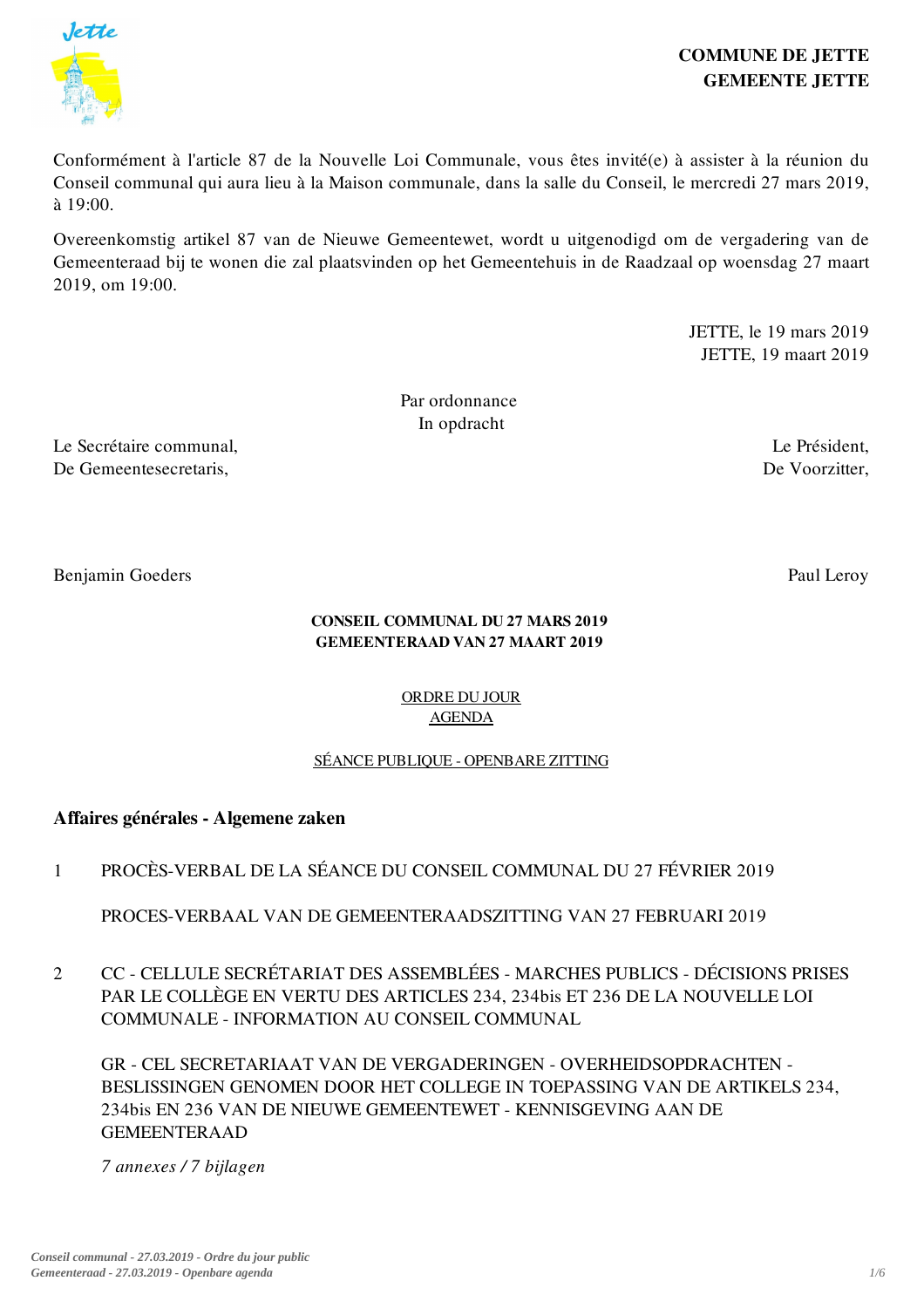3 CC - CELLULE SECRETARIAT DES ASSEMBLEES - A.S.B.L. CONSEIL DE L'ENSEIGNEMENT DES COMMUNES ET PROVINCES - CONSEIL D'ADMINISTRATION - PRESENTATION D'UN CANDIDAT ADMINISTRATEUR

GR - CEL SECRETARIAAT VAN DE VERGADERINGEN - "A.S.B.L. CONSEIL DE L'ENSEIGNEMENT DES COMMUNES ET PROVINCES" - RAAD VAN BESTUUR - VOORSTELLING VAN EEN KANDIDAAT BESTUURDER

4 CC - CELLULE SECRETARIAT DES ASSEMBLEES - SOCIETE ANONYME "HOLDING COMMUNAL" - DELEGUE DE LA COMMUNE

GR - CEL SECRETARIAAT VAN DE VERGADERINGEN - NAAMLOZE VENNOOTSCHAP "GEMEENTELIJKE HOLDING" - AFGEVAARDIGDE VAN DE GEMEENTE

5 CC - CELLULE SECRETARIAT DES ASSEMBLEES - A.S.B.L. ASSOCIATION INTERCOMMUNALE CULTURELLE DE BRUXELLES - DESIGNATION D'UN DELEGUE

GR - CEL SECRETARIAAT VAN DE VERGADERINGEN - V.Z.W. "ASSOCIATION INTERCOMMUNALE CULTURELLE DE BRUXELLES" - AANSTELLING VAN EEN AFGEVAARDIGDE

6 CC - CELLULE SECRETARIAT DES ASSEMBLEES - SOCIETE COOPERATIVE INTERCOMMUNALE DE CREMATION - DELEGUE DE LA COMMUNE

GR - CEL SECRETARIAAT VAN DE VERGADERINGEN - INTERCOMMUNALE SAMENWERKENDE MAATSCHAPPIJ VOOR CREMATIE - AFGEVAARDIGDE VAN DE **GEMEENTE** 

7 CC - CELLULE SECRETARIAT DES ASSEMBLEES - ASSOCIATION INTERCOMMUNALE COOPERATIVE « INTERFIN » - DELEGUE ET DELEGUE SUPPLÉANT DE LA COMMUNE

GR - CEL SECRETARIAAT VAN DE VERGADERINGEN - COÖPERATIEVE INTERCOMMUNALE VERENIGING "INTERFIN" - AFGEVAARDIGDE EN PLAATSVERVANGENDE AFGEVAARDIGDE VAN DE GEMEENTE

8 CC - CELLULE SECRETARIAT DES ASSEMBLEES - ECOLE REGIONALE ET INTERCOMMUNALE DE POLICE (E.R.I.P.) - DELEGUE DE LA COMMUNE - DESIGNATION

GR - CEL SECRETARIAAT VAN DE VERGADERINGEN - GEWESTELIJKE EN INTERCOMMUNALE POLITIESCHOOL (G.I.P.) - AFGEVAARDIGDE VAN DE GEMEENTE - AANSTELLING

9 CC - CELLULE SECRETARIAT DES ASSEMBLEES - ASSOCIATION INTERCOMMUNALE COOPERATIVE « SIBELGA » - DELEGUE ET DELEGUE SUPPLÉANT DE LA COMMUNE

GR - CEL SECRETARIAAT VAN DE VERGADERINGEN - COÖPERATIEVE INTERCOMMUNALE VERENIGING "SIBELGA" – AFGEVAARDIGDE EN PLAATSVERVANGENDE AFGEVAARDIGDE VAN DE GEMEENTE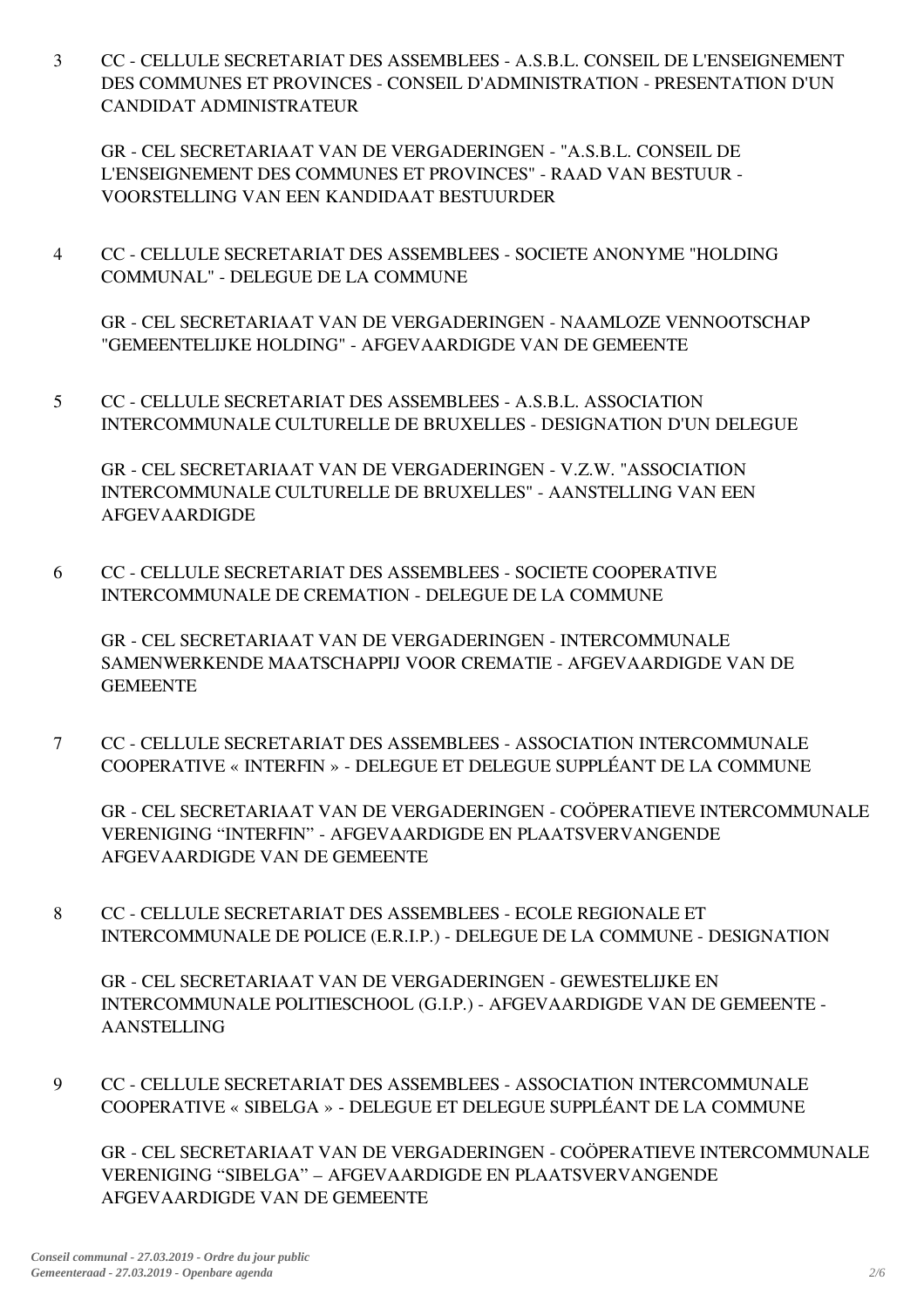10 CC - CELLULE SECRETARIAT DES ASSEMBLEES - ASSOCIATIONS INTERCOMMUNALES COOPERATIVES « SIBELGA » ET « INTERFIN » - MANDATS D'ADMINISTRATEUR - PRESENTATION D'UN CANDIDAT

GR - CEL SECRETARIAAT VAN DE VERGADERINGEN - COÖPERATIEVE INTERCOMMUNALE VERENIGINGEN "SIBELGA" EN "INTERFIN" - MANDATEN VAN BEHEERDER - VOORDRACHT VAN EEN KANDIDAAT

11 CC - CELLULE SECRETARIAT DES ASSEMBLEES - A.S.B.L. CONSEIL DE L'ENSEIGNEMENT DES COMMUNES ET PROVINCES - DESIGNATION D'UN DELEGUE

GR - CEL SECRETARIAAT VAN DE VERGADERINGEN - "A.S.B.L. CONSEIL DE L'ENSEIGNEMENT DES COMMUNES ET PROVINCES - AANSTELLING VAN EEN AFGEVAARDIGDE

12 CC - SERVICE AFFAIRES GÉNÉRALES - RAPPORT ANNUEL 2017-2018

GR - DIENST ALGEMENE ZAKEN - JAARVERSLAG 2017-2018

*2 annexes / 2 bijlagen*

## Service GEFICO - Dienst FIBEBO

13 CC - SERVICE GE.FI.CO. - BUDGET COMMUNAL POUR L'EXERCICE 2019 – APPROBATION

GR - DIENST FI.BE.BO. - GEMEENTELIJKE BEGROTING VOOR HET DIENSTJAAR 2019 – GOEDKEURING

*14 annexes / 14 bijlagen*

### Affaires générales - Algemene zaken

14 CC - CELLULE SECRÉTARIAT DES ASSEMBLÉES - NOTE "VISION ET CONVERGENCES" - PRISE D'ACTE

GR - CEL SECRETARIAAT VAN DE VERGADERINGEN - NOTA "VISIE EN CONVERGENTIE" - AKTENEMING

*1 annexe / 1 bijlage*

## Service GEFICO - Dienst FIBEBO

- 15 CC - SERVICE GEFICO - BUDGET 2019 SOUS FORME SEC 2010 – APPROBATION
	- GR DIENST FIBEBO BEGROTING 2019 ONDER ESR 2010 VORM GOEDKEURING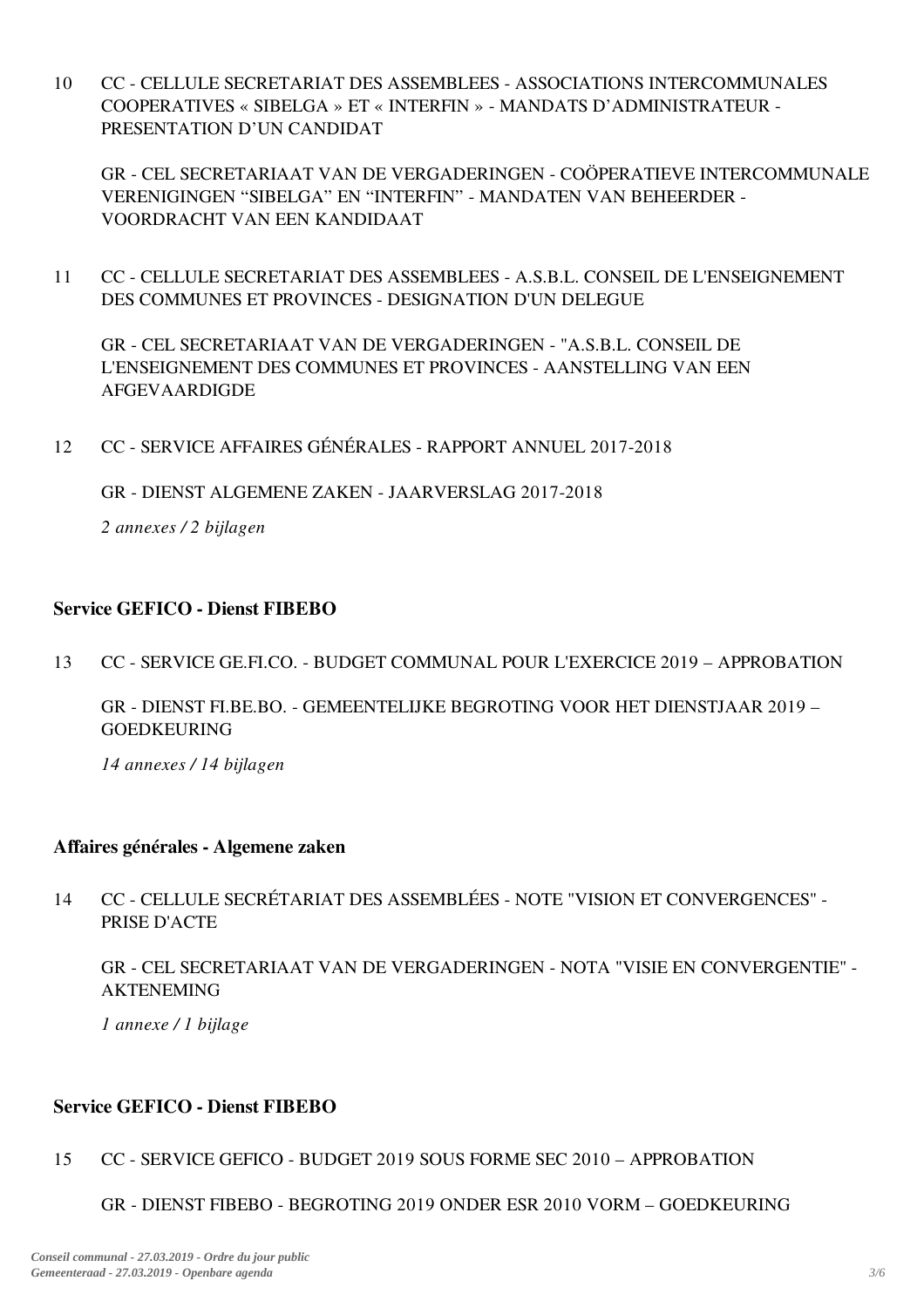16 CC - SERVICE GEFICO - ARTICLE 242bis DE LA NOUVELLE LOI COMMUNALE – PLAN TRIENNAL 2019-2021 - APPROBATION

GR - DIENST FIBEBO - ARTIKEL 242bis VAN DE NIEUWE GEMEENTEWET - DRIEJAARLIJKS PLAN 2019-2021 - GOEDKEURING

*2 annexes / 2 bijlagen*

17 CC - SERVICE GE.FI.CO. - FINANCEMENT DU SERVICE EXTRAORDINAIRE 2019 - DEMANDE D'EMPRUNTS AUPRÈS DU FONDS RÉGIONAL BRUXELLOIS DE REFINANCEMENT DES TRÉSORERIES COMMUNALES

GR - DIENST FI.BE.BO. - FINANCIËRING VAN DE BUITENGEWONE DIENST VAN 2019 - AANVRAAG VAN LENINGEN BIJ HET BRUSSELS GEWESTELIJK HERFINANCIERINGSFONDS VAN DE GEMEENTELIJKE THESAURIEËN

### Affaires générales - Algemene zaken

18 CC - SERVICE AFFAIRES GÉNÉRALES - TUTELLE CPAS - BUDGET POUR L'EXERCICE 2019 - **APPROBATION** 

GR - DIENST ALGEMENE ZAKEN - VOOGDIJ OCMW - BEGROTING VOOR HET DIENSTJAAR 2019 - GOEDKEURING

*19 annexes / 19 bijlagen*

19 CC - SERVICE AFFAIRES GÉNÉRALES - TUTELLE CPAS - PLAN TRIENNAL

GR - DIENST ALGEMENE ZAKEN - VOOGDIJ OCMW - DRIEJAARLIJKSE PLAN

*5 annexes / 5 bijlagen*

## Informatique - Informatica

20 CC - SERVICE INFORMATIQUE – DÉCLASSEMENT ET DONATION DE MATÉRIEL INFORMATIQUE

GR – DIENST INFORMATICA – DECLASSERING EN DONATIE VAN COMPUTERAPPARATUUR

### Accueil extra-scolaire - Buitenschoolse kinderopvang

21 CC - SERVICE ENSEIGNEMENT FRANCOPHONE - COORDINATION ACCUEIL TEMPS LIBRE - COMMISSION COMMUNALE DE L'ACCUEIL - DÉSIGNATION DES REPRÉSENTANTS DU CONSEIL COMMUNAL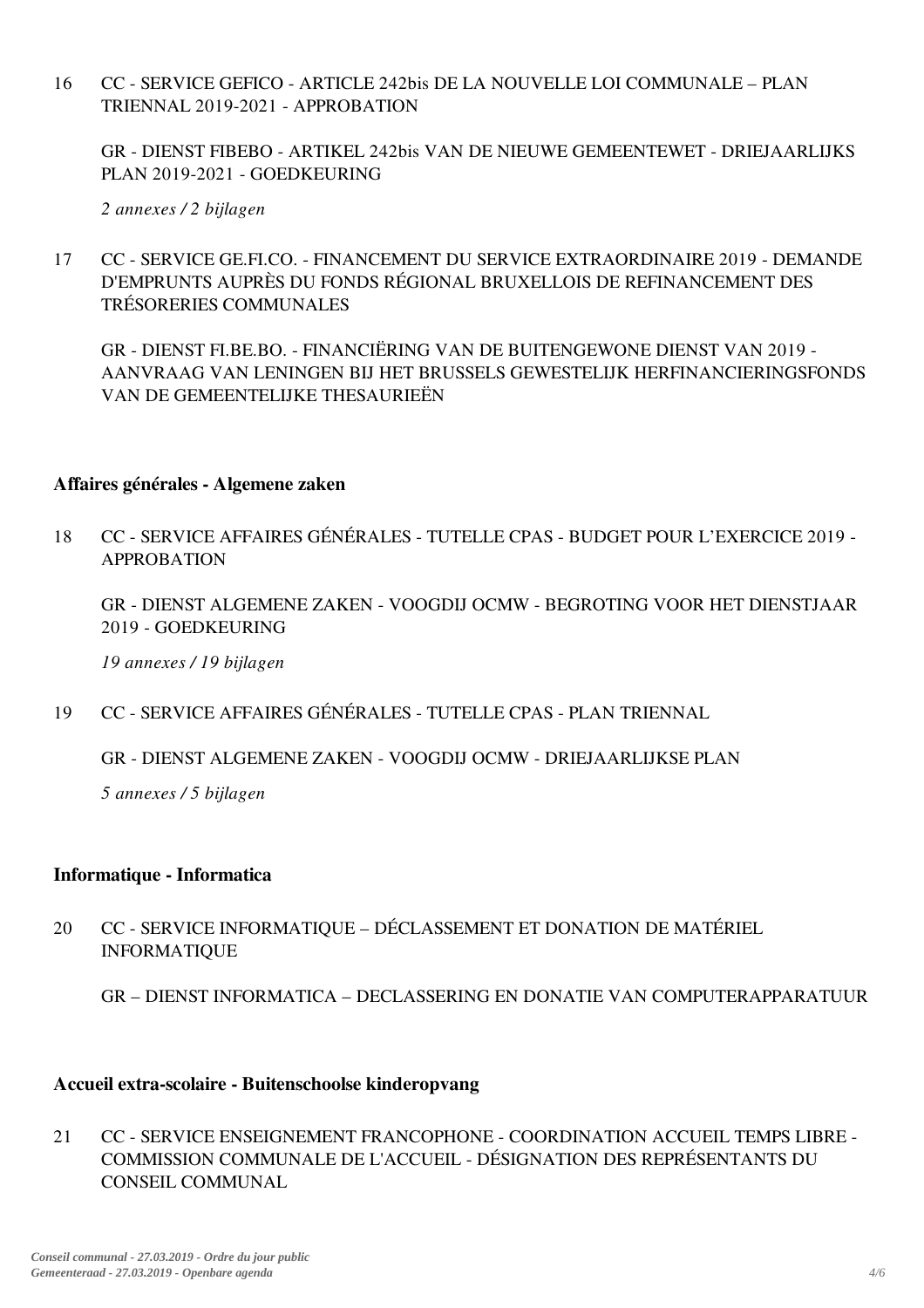GR - DIENST FRANSTALIG ONDERWIJS - COORDINATIE BUITENSCHOOLSE OPVANG - GEMEENTELIJKE ONTHAALCOMMISSIE - AANDUIDING VAN DE VERTEGENWOORDIGERS VAN DE GEMEENTERAAD

*2 annexes / 2 bijlagen*

## Sports/Kids' Holidays - Sports/Kids' Holidays

22 CC - SERVICE SPORTS/KIDS' HOLIDAYS - NOUVELLE CONVENTION DE COLLABORATION INTERCOMMUNALE POUR L'UTILISATION DE LA PISCINE NEREUS DE GANSHOREN - APPROBATION

GR - DIENST SPORT/KIDS' HOLIDAYS - NIEUWE OVEREENKOMST VOOR EEN INTERCOMMUNALE SAMENWERKING VOOR HET ZWEMBAD NEREUS VAN GANSHOREN - GOEDKEURING

*2 annexes / 2 bijlagen*

23 CC - SERVICE SPORTS/KIDS' HOLIDAYS - INFRASTRUCTURES SPORTIVES - TENNIS ET MINIGOLF - REDEVANCES D'OCCUPATION - MODIFICATIONS

GR - DIENST SPORT/KID'S HOLIDAYS - SPORTINFRASTRUCTUREN - TENNIS EN MINIGOLF - BEZETTINGSBIJDRAGEN - WIJZIGING

*4 annexes / 4 bijlagen*

## Culture française - Franstalige cultuur

24 CC - SERVICE CULTURE FRANÇAISE - ASBL « KWA ! » - SUBSIDE OCTROYÉ - ANNÉE 2019 - APPROBATION - ENGAGEMENT

GR - DIENST FRANSE CULTUUR - VZW « KWA ! » - TOEGEKENDE SUBSIDIE - JAAR 2019 - GOEDKEURING - ENGAGEMENT

*3 annexes / 3 bijlagen*

25 CC - SERVICE CULTURE FRANÇAISE - L'ASBL « LA MAISON DE L'IMAGE » (LAMI) - SUBSIDES OCTROYÉS - ANNÉE 2019 - APPROBATION - ENGAGEMENT

GR - DIENST FRANSE CULTUUR - VZW « LA MAISON DE L'IMAGE » (LAMI) - TOEGEKENDE SUBSIDIES - JAAR 2019 - GOEDKEURING - ENGAGEMENT

*4 annexes / 4 bijlagen*

26 CC - SERVICE CULTURE FRANÇAISE - COMMUNE DE JETTE - ASBL "ATELIER 34ZERO MUZEUM" - CONVENTION DE PARTENARIAT 2019 - APPROBATION

GR - DIENST FRANSE CULTUUR - GEMEENTE JETTE - VZW "ATELIER 34ZERO MUZEUM" - OVEREENKOMST 2019 - GOEDKEURING